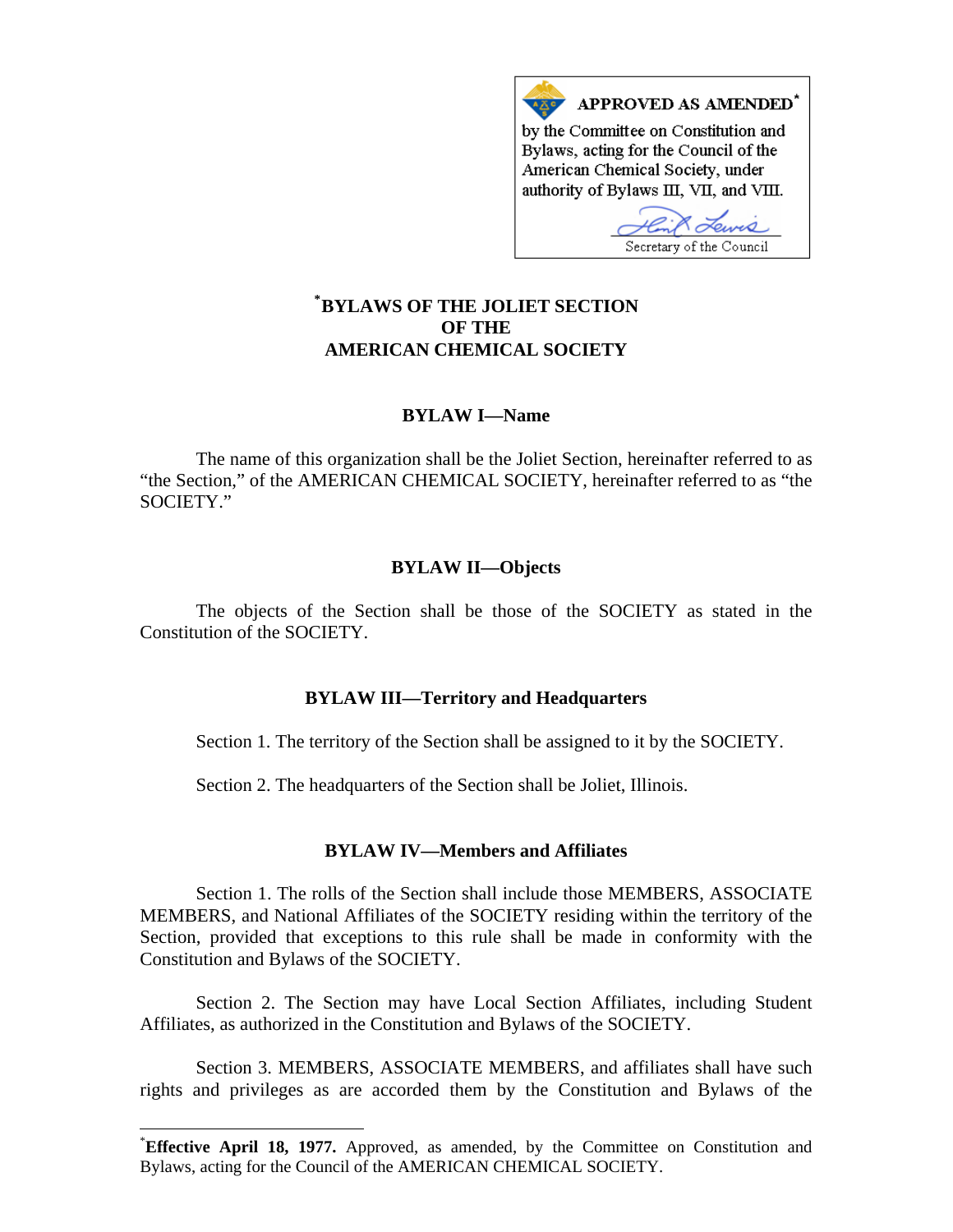SOCIETY. Affiliates may not vote for or hold an elective position, vote on articles of incorporation or bylaws, nor serve as voting members of the Executive Committee.

#### **BYLAW V—Organization**

Section 1. The officers of the Section shall be a Chair, Chair-Elect, Vice-Chair, Secretary, Treasurer, and Councilors and Alternate Councilors as provided in the Constitution and Bylaws of the SOCIETY.

Section 2. The Executive Committee shall consist of the officers of the Section, the Immediate Past Chair, and all committee chairs.

Section 3. All officers or persons elected to represent the Section shall be chosen from the MEMBERS and ASSOCIATE MEMBERS except for the positions of Councilor and Alternate Councilor, which must be chosen from the MEMBERS only.

# **BYLAW VI—Manner of Election and Terms of Office**

Section 1. Elected officers excepting Councilors and Alternate Councilors of the Section shall serve a term of one year beginning on January 1 or until their successors are elected. The Chair-Elect shall succeed to the office of Chair upon completion of his term of office. Councilors and Alternate Councilors shall be elected for a term of three years beginning January 1.

Section 2. In the event of a vacancy in any of the elected offices, excepting the office of Chair-Elect, the vacancy shall be filled by the Executive Committee by interim appointment for the period up to the next annual election, at which time the Section shall choose a member to fill out the unexpired term, if any. In the event the office of Chair-Elect is vacated, the Executive Committee shall appoint a Membership Chair to perform the duties of this office and the Section shall elect both a Chair and a Chair-Elect at its annual election.

Section 3. A Nominating Committee, appointed by the Chair of the Section, shall nominate candidates for each elected office to be filled and present the names of the candidates at the regular October meeting. Additional candidates may be nominated from the floor at the regular October meeting. The offices of Councilor and Alternate Councilor shall be filled by nominees for Councilor in accordance with the number of votes received. Election shall be by mail ballot and the results announced at the regular November meeting. A tie vote shall be resolved by vote of the members of the Executive Committee.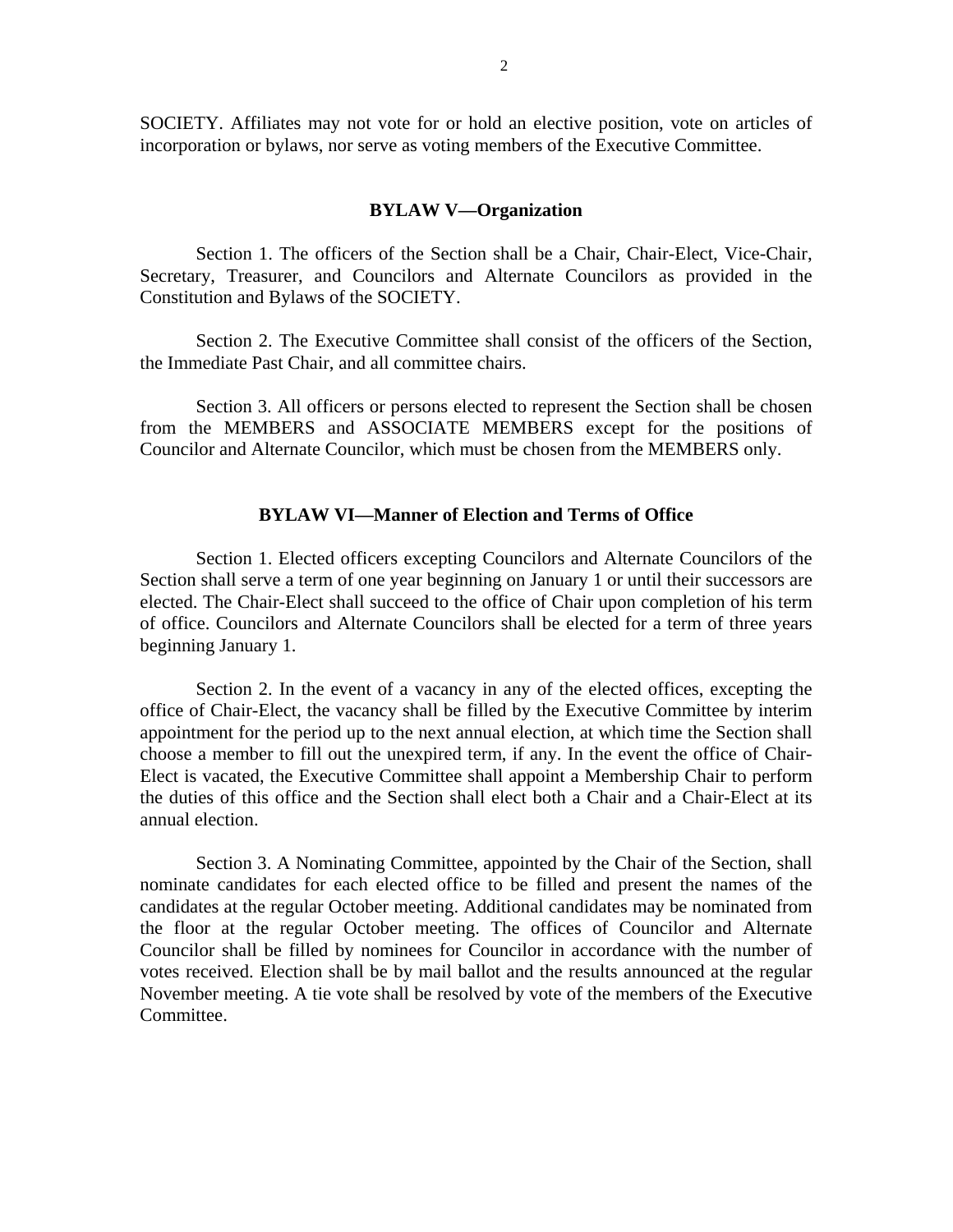### **BYLAW VII—Duties of Officers and Executive Committee**

Section 1. The duties of the officers shall be those customarily performed by such officers, including responsibilities defined by the Bylaws and Constitution of the SOCIETY, by these bylaws, and by the Executive Committee.

Section 2. The Chair of the Section shall serve as Chair of the Executive Committee and shall appoint all committees authorized by these bylaws or by the Executive Committee.

Section 3. The Executive Committee shall serve as the governing body with full authority to manage and conduct the business and affairs of the Section in accordance with the Constitution and Bylaws of the SOCIETY and by these bylaws.

#### **BYLAW VIII—Committees**

There shall be the following standing Committees:

- a. Program
- b. Membership
- c. Professional Awareness
- d. Executive Committee

### **BYLAW IX—Meetings**

Section 1. The Section shall hold at least four regular meetings at places and times designated by the Executive Committee.

Section 2. The Section may hold special meetings at the call of the Executive Committee or at the written request of fifteen members of the Section. The notices of special meetings shall state the exact nature of the business to be considered and no other business shall be transacted at such meetings.

Section 3. Due notice of all meetings shall be sent to each member and affiliate of the Section. A quorum for transaction of business at a Section meeting shall consist of fifteen or 10% of members of the Section, whichever is the greater number. No business shall be transacted in the absence of a quorum.

Section 4. The Executive Committee shall meet upon due notice to its members at the call of the Chair or at the request of a majority of the members of the Committee. In the absence of a quorum, which shall be a majority of the members of the Executive Committee, called meetings of the Executive Committee shall adjourn to a specified date.